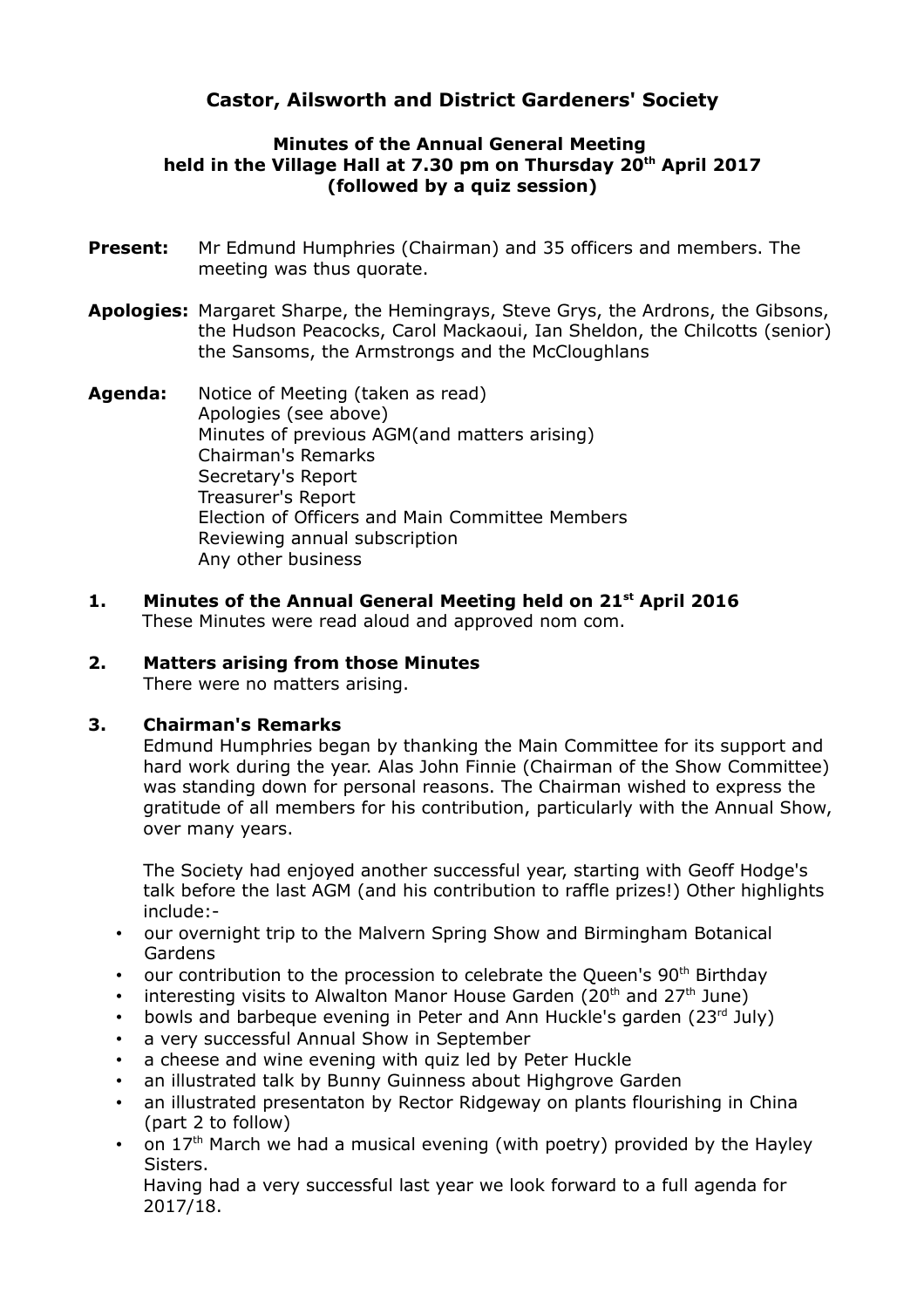#### **4. Secretary's Report**

Adrian Davies reported continuing progress with the 'action driven' accountability drive behind Main Committee activities. Links with RHS continue to produce new opportunities e.g. for prestige garden visits.

Action is in hand to develop links with other horticultural societies in our area e. eg. Werrington, Orton Waterville and U3A. This should produce extra attendance at our public events and is beginning to do so.

Our constitution continues to guide our activities in the background. We have decided to issue membership cards (with the year's programme) to all members backed up by our active website.

#### **5. Treasurer's Report**

David Edwards presented his income/expenditure account for 2016/2017, which shows a very healthy picture. This shows a notional surplus of £1,967.25 (last year £1,319.55). Income had increased to £4,958.36 and expenditure had fallen to £2,991.11. At year-end total assets were £2,473.49 (last year £1,825.34). The process of building reserves to fund top level speakers was continuing.

Our current account continues with Lloyds, and a visit to Barclays by signatories to the deposit account is planned, in order to close it. Its balance is frozen at at £506.24.

#### **6. Election of Officers and Committee Members**

Proposals had been received in respect of all vacancies, with the exception of Show Committee Chairman. Susan Hillier had retired from the Committee, but Susan Humphries was a candidate to replace her. No other new candidates had emerged which was disappointing.

Tony Corke took the Chair to announce the nomination of Edmund Humphries as Chairman. He was elected by acclamation. Each of the other posts was elected in turn – all by acclamation. David Edwards was re-elected as Deputy Ch Chairman as well as Treasurer.

The full listing of Officers and Main Committee members is now:-

|                             |                         | <b>Seconder</b>         |
|-----------------------------|-------------------------|-------------------------|
| Chairman                    | <b>Edmund Humphries</b> | Caroline Ingram         |
| Treasurer                   | David Edwards           | <b>Edmund Humphries</b> |
| Secretary                   | <b>Adrian Davies</b>    | <b>Kerry Davies</b>     |
| Chairman of                 |                         |                         |
| <b>Show Committee</b>       | Vacant                  |                         |
| <b>Membership Secretary</b> | Susan Edwards           | Caroline Ingram         |
| Social Cttee Chairman       | Peter Huckle            | Ann Huckle              |
| Main Committee              | <b>Brian Hillier</b>    | Susan Hillier           |
|                             | Caroline Ingram         | Susan Edwards           |
|                             | Susan Humphries         | Susan Edwards           |
|                             |                         |                         |

No election is held for the post of President. Invitation comes from the Main Committee and it will now be necessary to renew Margaret Sharpe's mandate. **Action: Main Committee**